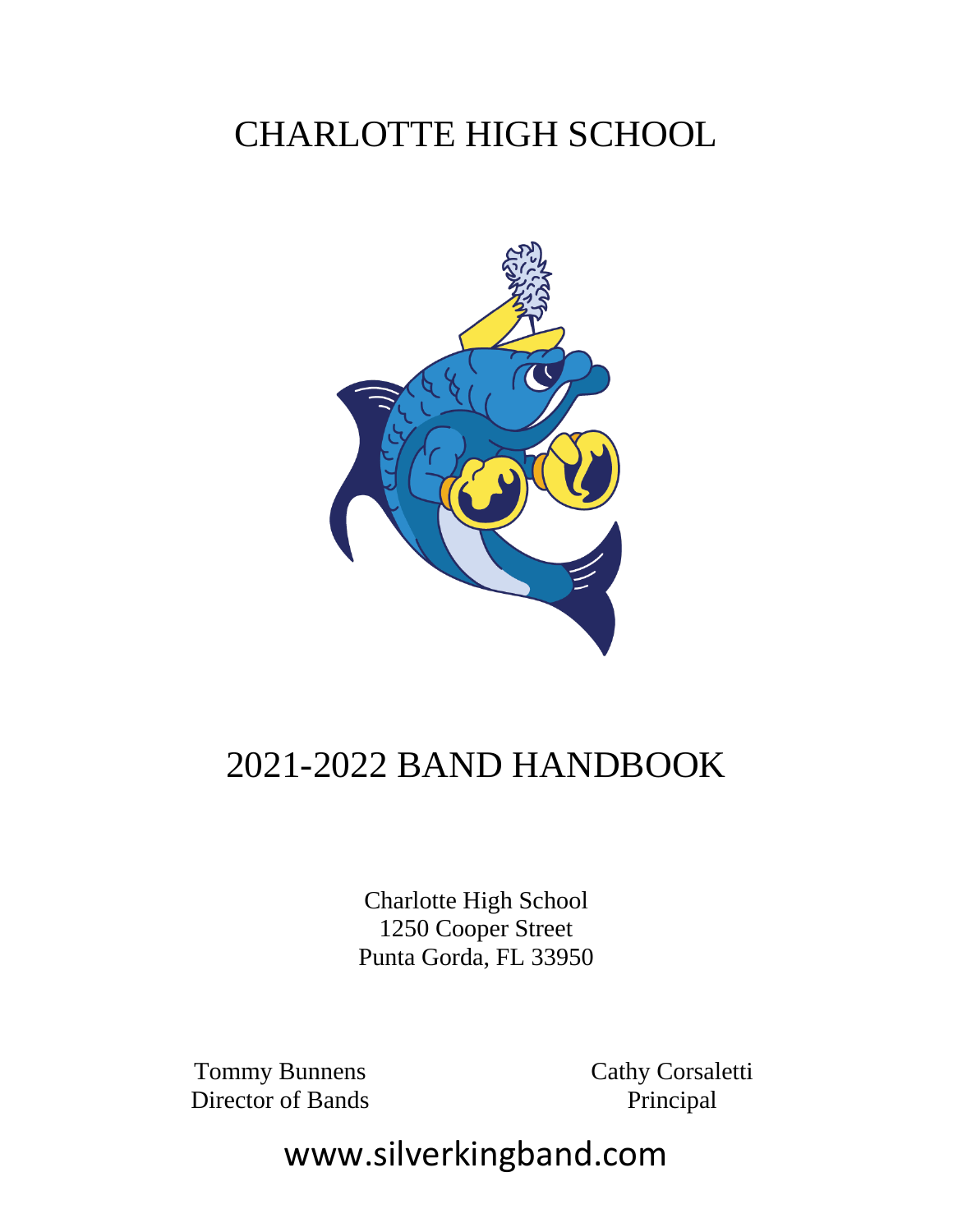### Table of Contents

| <b>Opening Letter</b>           |                |
|---------------------------------|----------------|
| Ensembles                       | $\overline{2}$ |
| Attendance                      | 3              |
| <b>Absence Request Form</b>     | 6              |
| <b>General Rules</b>            | 7              |
| <b>Rehearsal Rules</b>          | 8              |
| Uniforms                        | 8              |
| <b>Football Games</b>           | 10             |
| <b>Travel and Trips</b>         | 11             |
| <b>Grading Policy</b>           | 12             |
| <b>Marching Band Guidelines</b> | 12             |
| <b>Student Leadership</b>       | 13             |
| <b>Financial Obligations</b>    | 13             |
| Instruments                     | 14             |
| Eligibility                     | 16             |
| Communication                   | 16             |
| Awards                          | 16             |
| Parental Involvement            | 17             |
| Calendar                        | 18             |
| Contract                        | 20             |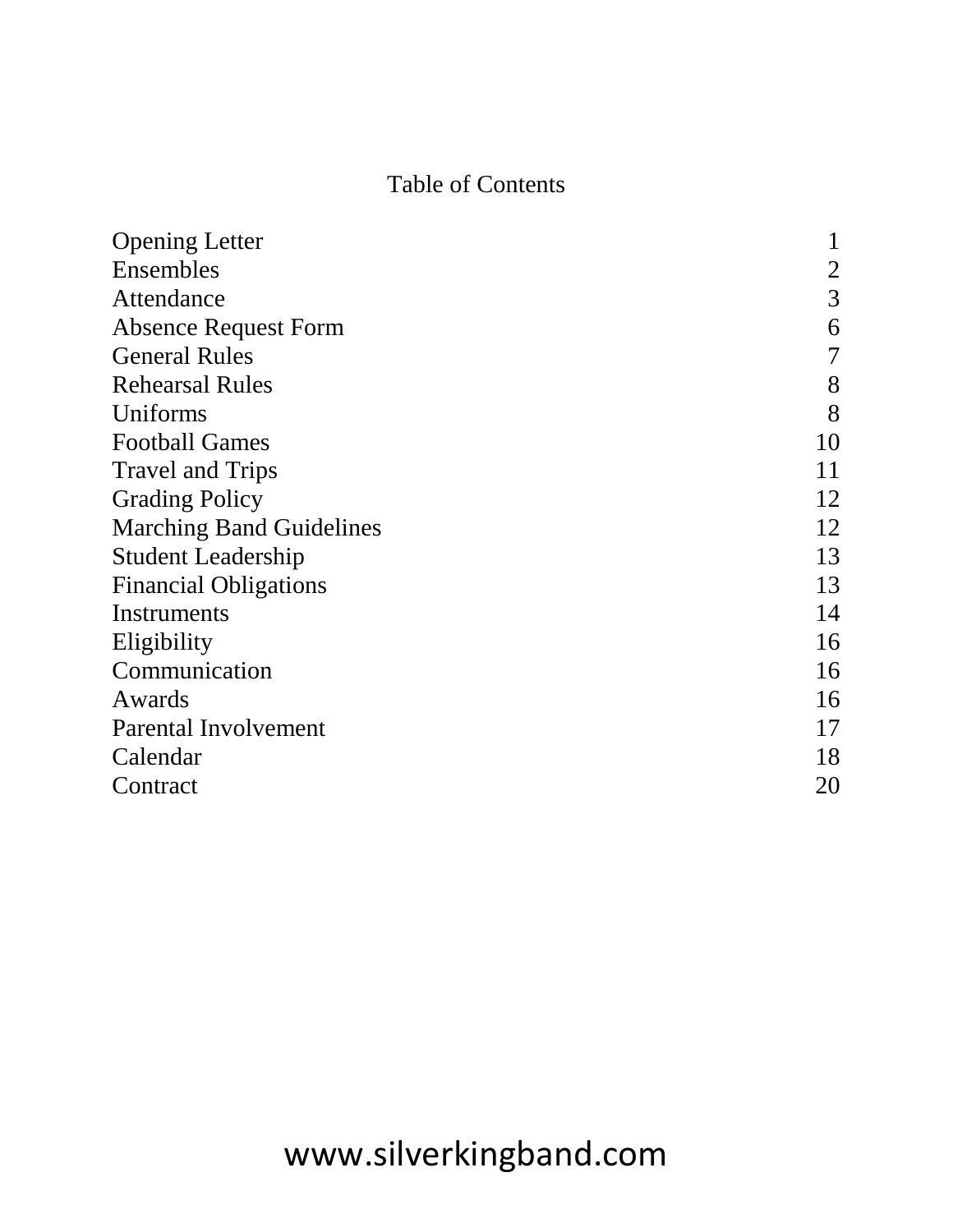Welcome to the Charlotte High School band program! You are now part of a historic band program that is rich in traditions. Over the next year, dedicated students, parents, directors, and administrators will work together to develop and maintain a program that is a staple within the school and community at large.

We will continue to uphold the many traditions at Charlotte High School, and create new ones as we veer into uncharted territory post COVID-19. This year, more than ever, it will be important for us to be more than just a band program, but to be a band family. I know personally how strong the culture is at Charlotte High School, and this year will be no different.

The quality of the program will depend on your individual effort! In order to assure success in all facets of the music program you need to be dedicated to the programs. In return, your dedication will help us establish the Silver King Band as a program that is devoted to creating music at a high level and representing our school within the community with the utmost class.

To ensure these goals are met the following pages of this handbook are a set of guidelines, rules, and expectations that all music students must adhere to. Each individual is responsible for knowing this information, and for reading it thoroughly with their parents or guardians. The information presented is as complete as possible. Mr. Bunnens reserves all rights to add to, delete from, and change any policies pertaining to the Charlotte High School Band Program.

After the unprecedented year everyone has had, I am so excited to work with you all, and for us to make music together. Go Tarpons!

Sincerely,

*Tommy Bunnens*

Tommy Bunnens Director of Bands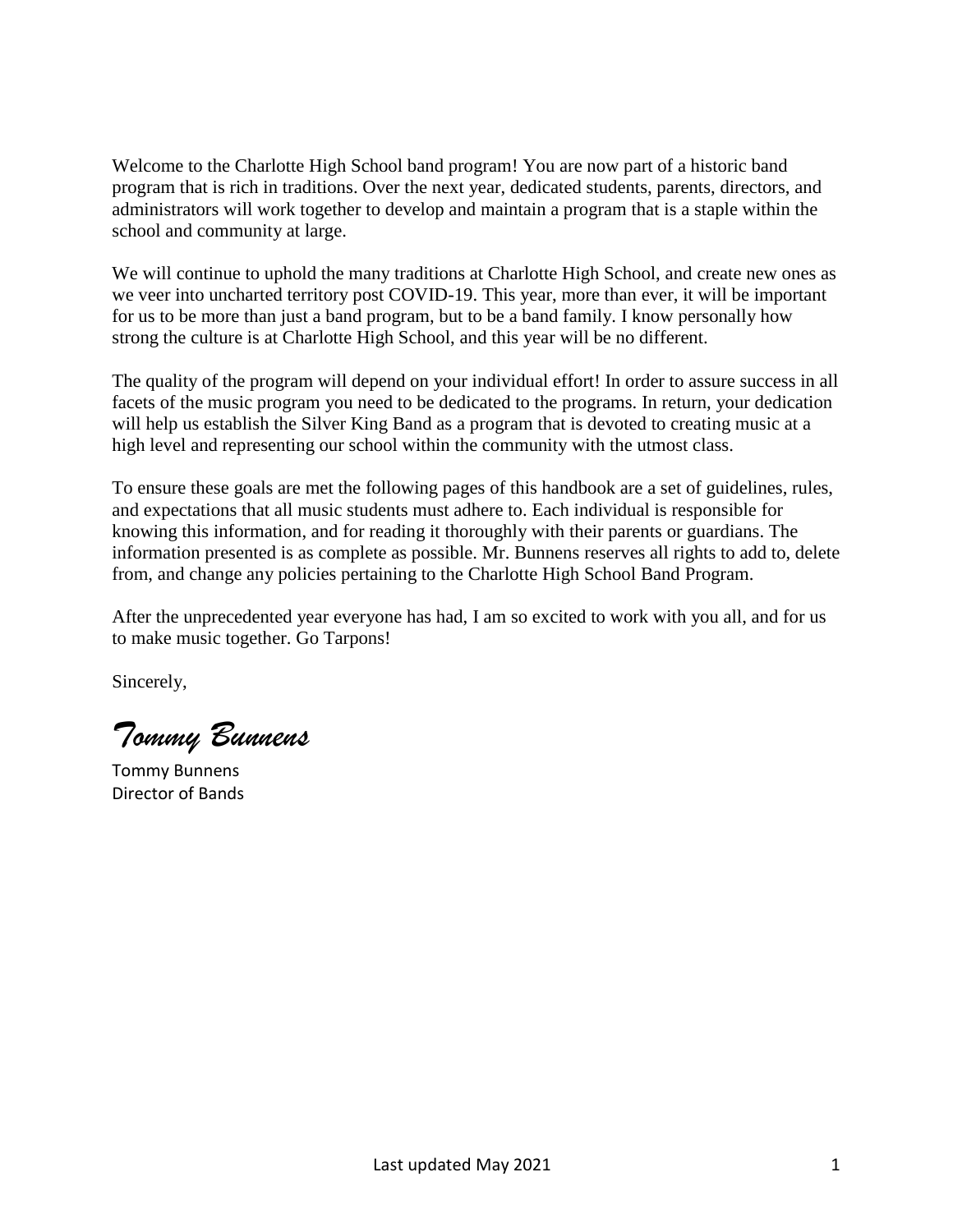### ENSEMBLES

- Silver King Marching Band
	- $\circ$  The Silver King Marching Band is the combined membership of the Concert Bands, Jazz Bands, and Color Guard. This ensemble is a musical marching unit designed to provide artistic and entertaining performances for football games, parades, pep rallies, concerts, and competitions. **Membership in the Silver King Marching Band is NOT required by all members, however is highly recommended.** It is the public face of the music program, and has the most opportunities for performances outside of our regular school functions. Students who are not a member of the marching band will not be able to apply for or be considered for leadership positions within the band department.
- Symphonic Band
	- $\circ$  The symphonic band is the top performing band at Charlotte High School. The focus of the ensemble is to further the refinement of musical skills and individual growth through the performance and study of advanced musical literature, as well as a focus on advanced instrumental fundamentals and technique. Participation in the Symphonic Band is based on director selection and the satisfactory completion of a performance audition. Private lessons are strongly recommended, but not required. Symphonic Band will have mandatory performances and rehearsals that take place outside of the school day. These performances will impact your overall grade in the class.
- Concert Band
	- $\circ$  The concert band is designed to develop basic fundamentals, technique, and musicianship skills. Members are highly encouraged to participate in Solo & Ensemble MPA. Performances include concerts, MPA's, and festivals. Private lessons are recommended, especially for students aspiring to achieve the level of musicianship required to move up to Symphonic Band for the next year. Concert Band will have mandatory performances and rehearsals that take place outside of the school day. These performances will impact your overall grade in the class.
- Jazz Ensemble
	- o Currently Charlotte High School has two jazz ensembles, Blue and Gold Jazz Band, respectfully. The Jazz Ensembles are a select group of instrumentalists from within the music department that perform a variety of jazz styles. Instrumentation typically includes: alto sax, tenor sax, baritone sax, trumpet, trombone, guitar, bass guitar, drum set, and piano. Students should be enrolled in either symphonic band or concert band in order to participate in jazz band. The Jazz Band will have several mandatory performances that take place outside of the school day.
- Color Guard
	- o The Color Guard is the elite visual ensemble of Charlotte High School. Members learn from skilled instructors in the areas of flag, rifle, sabre, dance, and baton. Members of the Color Guard are required to be enrolled in the Eurhythmics class.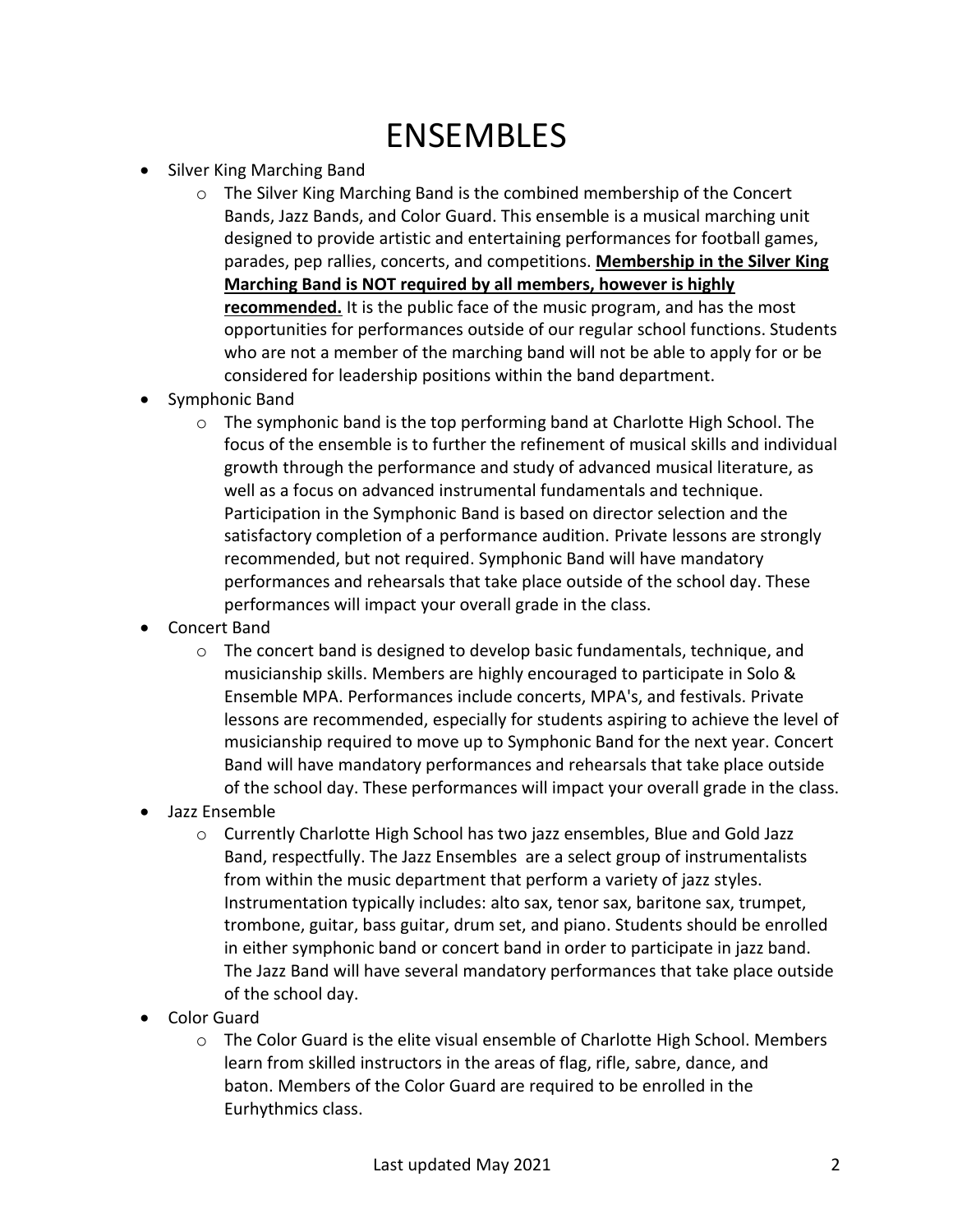### ATTENDANCE

*"To be early is to be on time, to be on time is late, to be late is to be out!"* -William Revelli (Director of Bands emeritus, University of Michigan)

In order to build our culture, and establish ourselves as a premier musical entity within the county, **all students will be present at all required rehearsals and performances.** You play an important role in every music function, and as a musical ensemble functions similarly to a sports team, your attendance is needed at every *rehearsal, concert, festival, football game, parade, and out-of-town trips.* Any member who is absent makes the ensemble less effective and also has an adverse effect on the morale of the group. All rehearsals and performances will be scheduled well in advance and up-to-date information will be available on Charms (more info on Charms will be below). Every member should be **on time** for every event. Learning to be early (on-time) now will establish a lifelong habit that is critical to success in any venture.

#### **Procedure for Absence**

Sickness and other hardships will happen, and will make it necessary to miss a function on occasion. However, doctors' appointments, meetings, work, vacations, etc. will not be valid excuses for missing rehearsal. Should a previously scheduled issue arise, **THE PARENT** must notify the director as far in advance as possible.

- 1. Email the director: [tommy.bunnens@yourcharlotteschools.net](mailto:tommy.bunnens@yourcharlotteschools.net)
- 2. Complete the **Request for excused Absence or Tardy** form on Page 7
- 3. Bring a doctor's note or other pertinent paperwork.

When a student must be absent from a rehearsal or performance do to one of the acceptable reasons, he/she must notify the director **IN WRITING** prior to the day of that rehearsal. Without prior notice, the student will receive an absence mark for that event. In all of the above cases a note from the doctor or parent must be brought in the next day!

#### **Unexcused Absences**

During the marching season (marching band only) unexcused absences from rehearsals (2 hours or more) will result in that student being benched from the week's performance. The student will also receive a zero for that rehearsal grade.

#### **Procedure for being tardy**

Tardiness will not be tolerated. They cause delays in time schedules and are discourteous and irritating to your fellow ensemble members who have to wait for you. Students who are tardy regularly will have their grade deducted equivalent to the amount of time they are tardy or missed in the rehearsals. In addition, students who are tardy to a report time the day of a game (marching band) will lose their 3<sup>rd</sup> quarter break privilege, and students who are tardy to report time for a performance (all ensembles) may lose their opportunity to perform.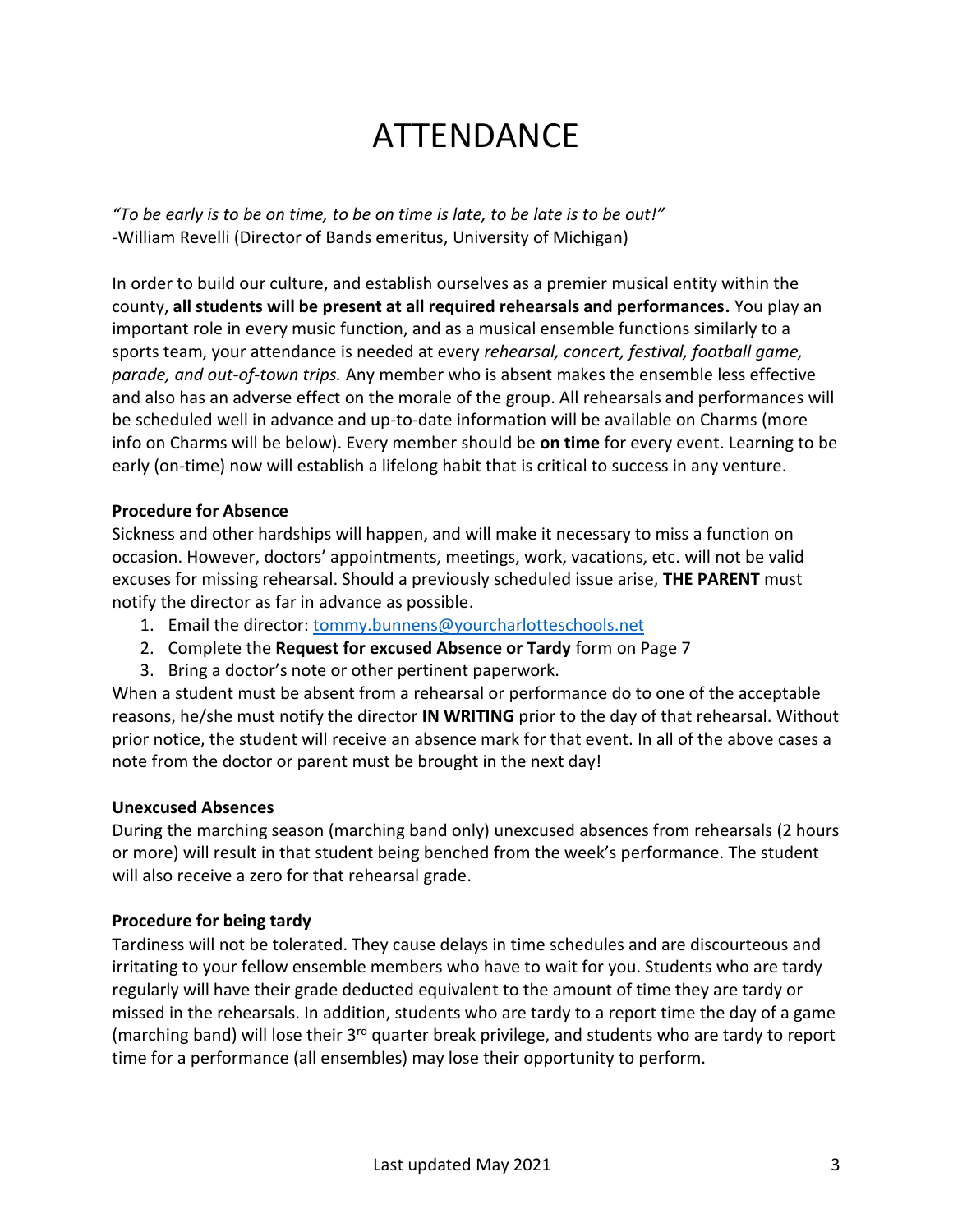#### **Absence from a performance**

**Performances are major grades.** Any absence which is not brought to the attention of Mr. Bunnens prior to the performance will be considered unexcused. Unexcused absences count as a ZERO in the gradebook, and may potentially result in the individual's removal from the music program. As a reminder any performances will be scheduled well in advance, and if something comes up short notice (paid gig) a poll will be taken to see if all students can participate. If you anticipate an unavoidable absence from a performance, please submit a written request to Mr. Bunnens **at least one month prior** to the intended absence.

| <b>Unexcused Reason</b>              | Solution                                       |
|--------------------------------------|------------------------------------------------|
| "Had to work"                        | School comes first! Make arrangements with     |
|                                      | your employer in advance of the concert. If    |
|                                      | you need myself or another faculty member      |
|                                      | to talk to your employer I will be happy to do |
|                                      | that for you.                                  |
| "Couldn't get a ride."               | Be responsible. Check with members in your     |
|                                      | ensemble to see if any of them can give you a  |
|                                      | ride to the performance or practice.           |
| "I didn't know about it."            | You will be given ADVANCED notice about        |
|                                      | any required performance or rehearsal. This    |
|                                      | will simply not be a valid excuse.             |
| "Parents are leaving town"           | Clear your schedule in advance. Calendar is    |
|                                      | available the first week of school.            |
| "I have a big test tomorrow/ lots of | Be responsible. Budget your time so that you   |
| homework."                           | are not trying to cram all of your homework    |
|                                      | or studying into one night. You are taking     |
|                                      | many of the same courses I took, and your      |
|                                      | peers are taking as well. If you need help     |
|                                      | with assignments and studying ask a member     |
|                                      | of your group, we are a family, and we will    |
|                                      | help you!                                      |
| "I have an appointment."             | Schedule these around your required            |
|                                      | performances or rehearsals. You will have      |
|                                      | plenty of time to plan any appointments.       |

The following are a collection of statements that are not acceptable as excuses:

#### **Excuses that are acceptable:**

- 1. Sickness or death in the family
- 2. Emergencies (car accidents or other immediate safety factors).
- 3. Personal illness. A doctor's note will be required.

Students do not get to pick and choose which events they participate in. If your ensemble performs or rehearses, EVERYONE is to be there every time! **Conflicts with other activities (sports, SGA, NHS, any other types of clubs, etc.) must be resolved as far in advance as**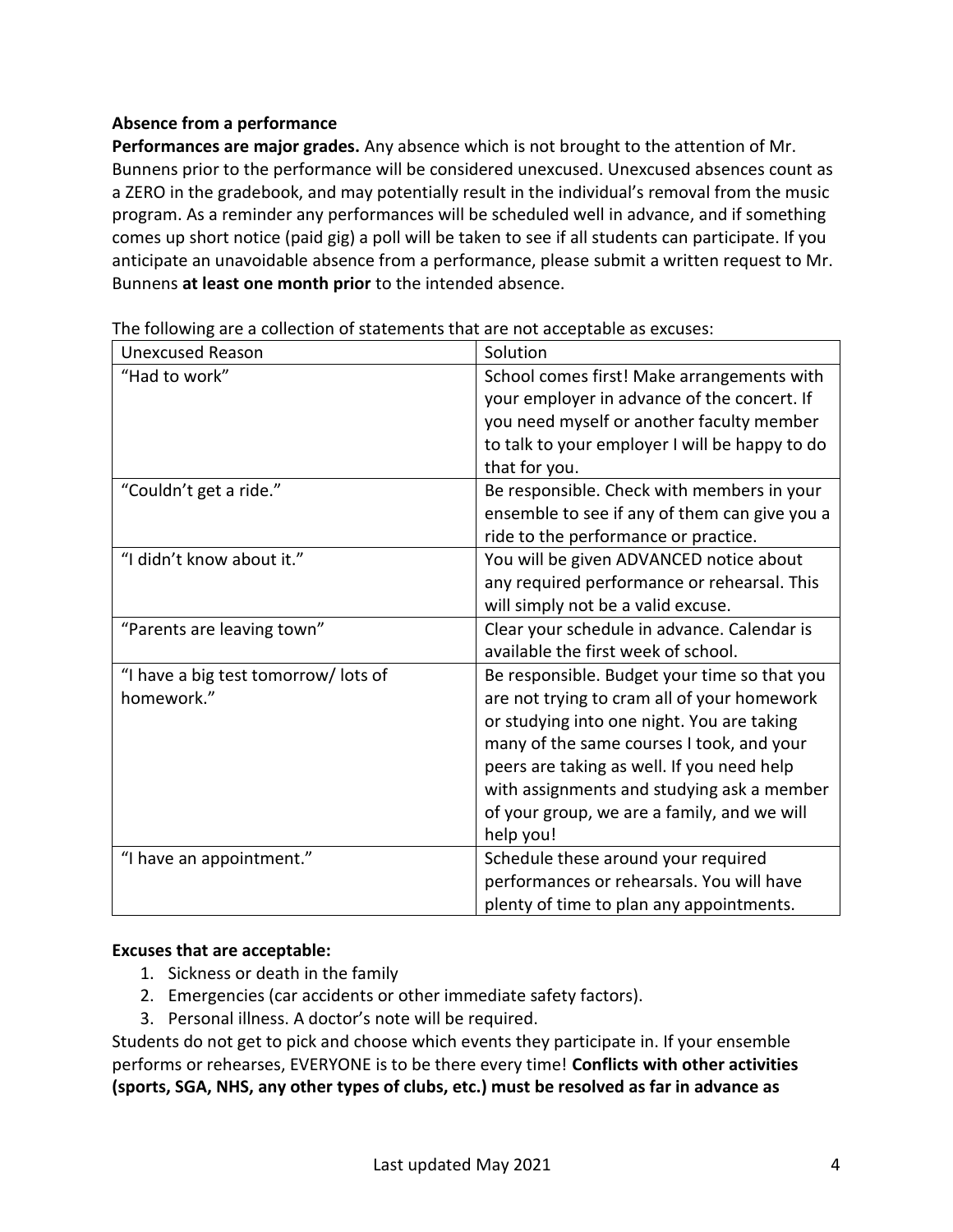**possible.** A performance takes precedence over a practice with a sports team. Similarly, a game for any team you may be a part of takes precedence over a rehearsal. Should you have a game and a performance scheduled on the same day, **you must talk to either me or your coach so that we can come up with a resolution.**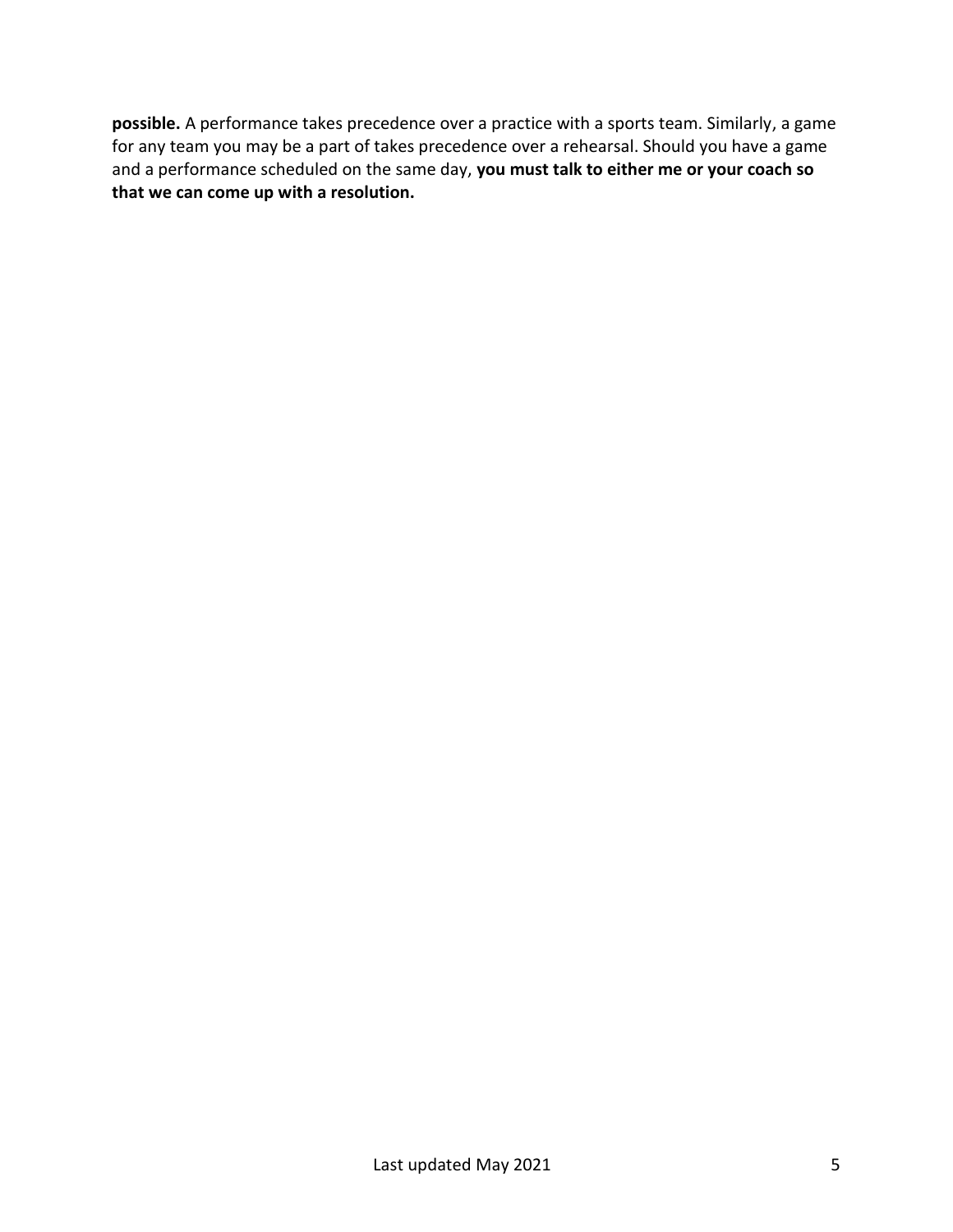#### **Request for Excused Absence or Tardy** *Charlotte High School Band Department*

| Date of Event ________________                                                                                                                                                                                                                                                          |         |                           |             |                                        |           |
|-----------------------------------------------------------------------------------------------------------------------------------------------------------------------------------------------------------------------------------------------------------------------------------------|---------|---------------------------|-------------|----------------------------------------|-----------|
| Check One _________ Concert Band________ Jazz Band_______ Marching Band                                                                                                                                                                                                                 |         |                           |             |                                        |           |
| _______ Color Guard Ensemble                                                                                                                                                                                                                                                            |         |                           |             |                                        |           |
| Check One ____________ Rehearsal                                                                                                                                                                                                                                                        |         |                           | Performance |                                        |           |
| Check One _________ Tardy                                                                                                                                                                                                                                                               |         |                           | Absence     |                                        |           |
| Please state completely the reason why this request is necessary:                                                                                                                                                                                                                       |         |                           |             |                                        |           |
|                                                                                                                                                                                                                                                                                         |         |                           |             |                                        |           |
|                                                                                                                                                                                                                                                                                         |         |                           |             |                                        |           |
| Attendance has a direct effect on your grade. Request for an excused absence or tardy from a<br>Rehearsal should be submitted at least one week prior to the absence. Request for an excused<br>absence from a performance should be submitted at least one month prior to the absence. |         |                           |             |                                        |           |
|                                                                                                                                                                                                                                                                                         |         |                           |             |                                        |           |
|                                                                                                                                                                                                                                                                                         |         |                           |             |                                        |           |
|                                                                                                                                                                                                                                                                                         |         |                           |             |                                        |           |
|                                                                                                                                                                                                                                                                                         |         | For Band Office Use Only: |             |                                        |           |
| Action: (Circle one)                                                                                                                                                                                                                                                                    | Excused |                           |             | Excused (pending alternate assignment) | Unexcused |
|                                                                                                                                                                                                                                                                                         |         |                           |             |                                        |           |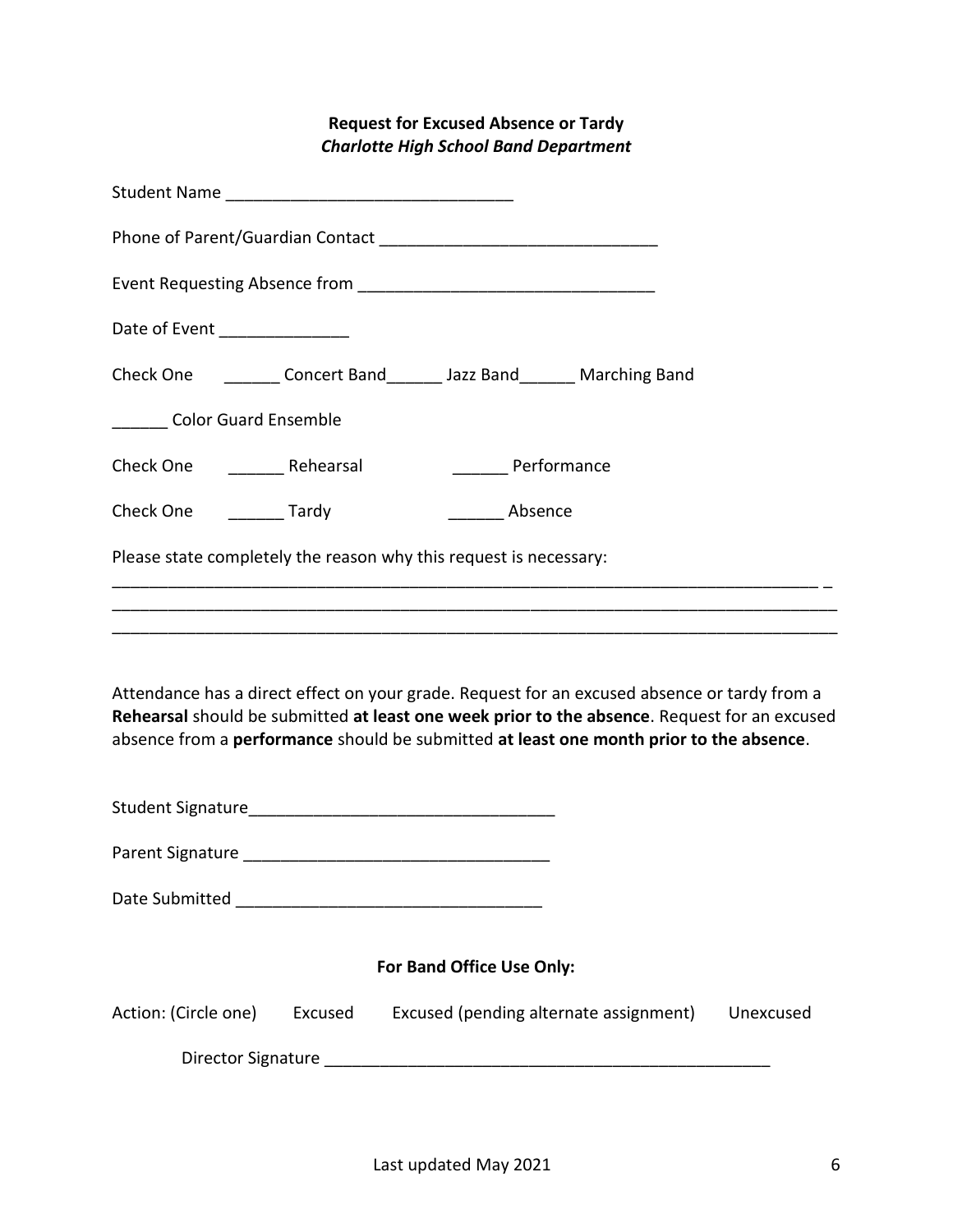### GENERAL RULES

All school rules apply to CPAC and the classrooms within it. These rules can be found in your student handbook. This includes the CCPS Dress Code.

The rules that follow are specific for the Band room:

- 1. Only music students are allowed in the music rooms.
- 2. There will be absolutely no eating, drinking (except for water), or chewing gum in the music rooms or practice rooms.
- 3. Respect your environment, pick up after yourself.
- 4. Cell phones are prohibited from rehearsal and class.
- 5. Never leave money, or valuables in the music rooms. Keep these items with you, or locked in your instrument storage locker during class. Mr. Bunnens and Charlotte High School are *NOT RESPONSIBLE* for any lost or stolen items. Items found in inappropriate places will be sent to lost-and-found.
- 6. All instruments when not in use are to be stored in the instrument storage lockers, in their cases! Only exception are tubas and percussion. No instruments should ever be left on the floor.
- 7. PERCUSSION INSTRUMENTS ARE TO BE USED BY PERCUSSIONISTS ONLY! All percussion equipment will be stored with cases on at the end of the day.
- 8. Only enter the director's office after knocking and receiving approval to enter. The door should always be locked, but if the director is not in the room:
	- a. You should not be there
	- b. You should not enter the director's office.
- 9. There is a time and place for everything public displays of affection are strictly prohibited during any musical event, including class time and after school rehearsals.
- 10. Report all acts of vandalism immediately.
- 11. The dry erase board is for official use only. Do not write on it unless given permission by the director.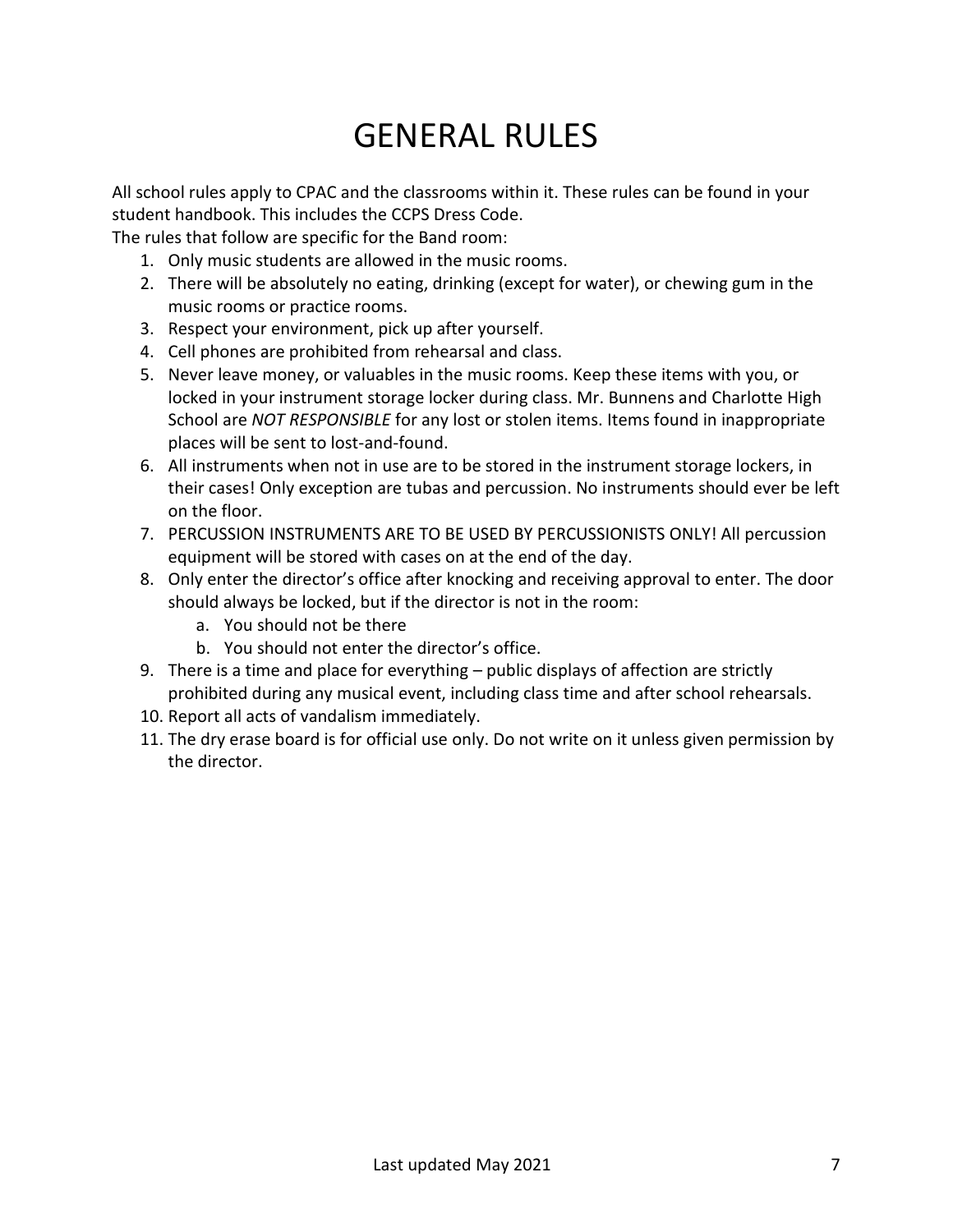# REHEARSAL RULES

In addition to classroom rules, there are specific rules for every rehearsal we have. These rules will help the rehearsals be more productive.

The following procedures are used in the best music programs in the world, and will be the foundation for how we approach a music rehearsal.

- 1. Members should have all the following items at all rehearsals: Instrument (if applicable), music, drill charts (if applicable), pencil, extra reeds, valve oil, mutes, mallets, etc.
- 2. When the tardy bell rings or ensemble is called to attention, a student is considered tardy if not in place and ready to perform! All tardies are unexcused unless properly documented.
- 3. The class agenda (schedule) will be on the front board. Please have all the required music or texts ready at the beginning of class before the director steps on the podium.
- 4. When the director or student leader steps on the podium, all activities must cease! Your full attention must be given to that person and nothing should be allowed to distract you. Be quiet, listen, and watch. There is no talking, even if it deals with the music or task at hand. You must be silent when someone is addressing your ensemble. Afterwards, raise your hand to ask a question.
- 5. Do not leave your seat unless given permission to do so.
- 6. Eating and drinking (besides water) are prohibited during any rehearsal or appearance by a CHS musical ensemble.
- 7. If your instrument is being serviced (i.e. getting repaired) you must supply a repair tag with the date. You will risk losing points during rehearsals if you do not supply this.

### UNIFORMS

The Silver King Marching Band uniforms are to be respected. They represent pride and excellence in our organization, and have an intimidating and modern appearance to our spectators. Uniforms are only replaced once every 10-15 years, and it is important that the students and staff take great precautions while wearing the uniform. **Any student who misuses the uniform will be responsible for the repairs.**

#### **Uniform Regulations (Instrumentalists):**

- 1. Each student will be issued a uniform, which will be kept at school.
- 2. The uniforms will be kept in the uniform storage room at all times.
- 3. Members will wear their uniform with PRIDE. When wearing the uniform:
	- a. Always have it buttoned up and zipped.
	- b. Shoes should be polished and clean
	- c. CHS Band shirt and athletic shorts must be worn.
- 4. No eating in the uniform coat.
- 5. No items attached to the uniform (unless given permission by the director)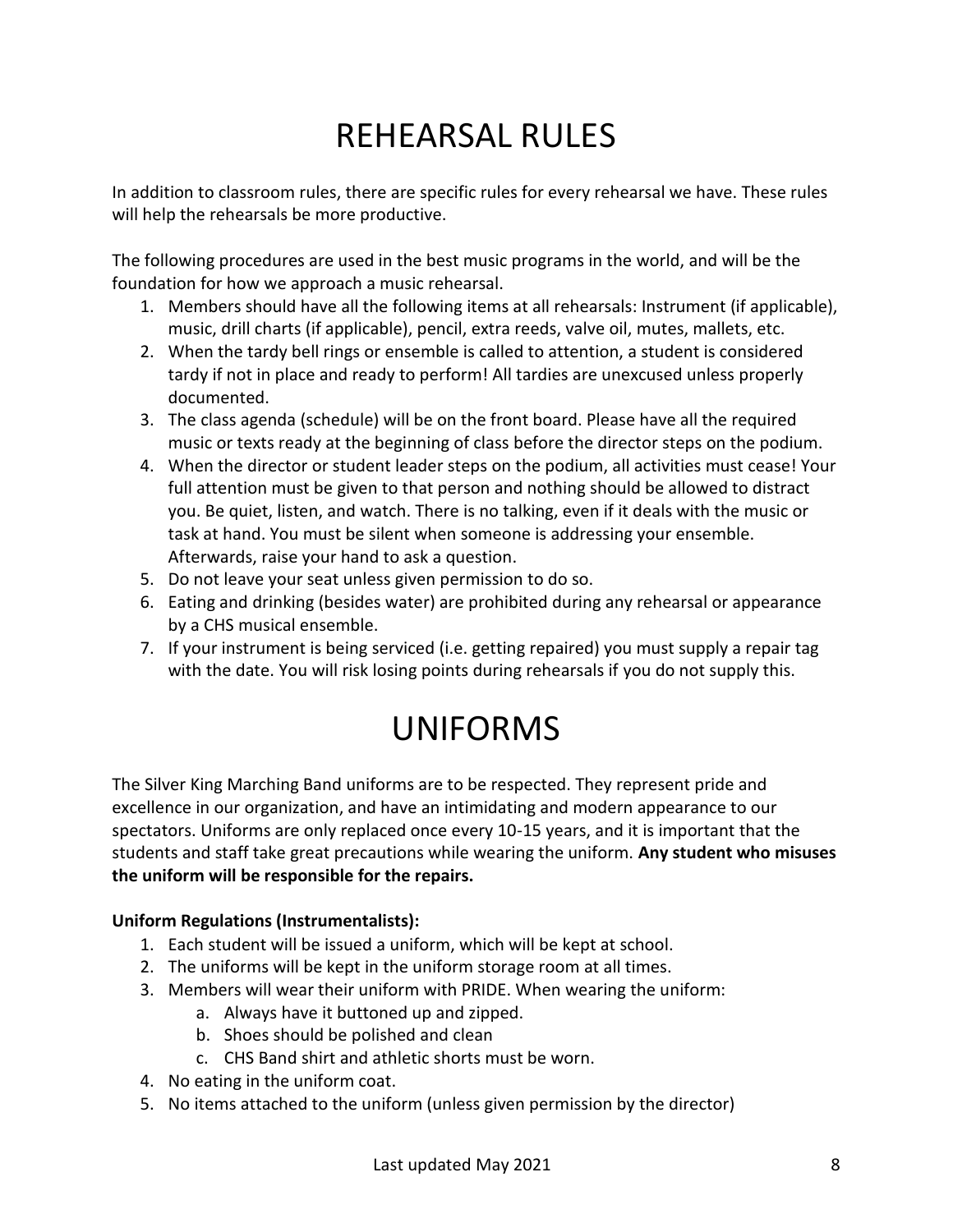- 6. No visible jewelry, hair ornaments, colored nail polish, or earrings.
- 7. No additions may be made to the uniforms.
- 8. Hair must be worn so that the collar is visible; either cut or pinned up, well groomed, and kept out of the face.
- 9. Band hats (shakos) are to be worn correctly at the appropriate angle. Never wear the band hate backwards. Shakos are to be kept in their corresponding box.

#### **Marching Uniform**

CHS Band T-Shirt and Athletic Shorts (Either Blue or Black) Marching Pants (bibbers) and Coat. Shako White Gloves Black Socks (knee length), Black Marching Shoes.

#### **Concert Attire**

Jewelry is to be minimal. Moderate make-up may be worn for concerts. All decisions regarding appropriate "Concert Dress" are at the discretion of the Director.

**All groups:** • **Concert Black**

- o Concert black is simply, all black.
- o Option 1
	- May wear a black dress (still approved for CCPS dress code) with appropriate footwear (heels, or flats; no sandals). Should the dress be above the knee, black leggings must be worn underneath.
	- **Any student wearing this option must keep in mind their location on stage in perspective to the audience.**
- o Option 2
	- Black button-down long sleeve shirt, with black slacks and black shoes. No sneakers. May also wear a tie (any color). Black socks must be worn (longer than ankle length).

#### • **Formal Black**

 $\circ$  CHS has gowns and tuxedos that students will be provided for performances as part of their fair share dues. Students will be offered either a formal black gown, or black tuxedo. *Students will be given their choice, no student will be forced to wear something that makes them uncomfortable, or something that conflicts with how they may identify.*

#### **Pep Rally Uniform**

CHS Band Shirt Jeans Sneakers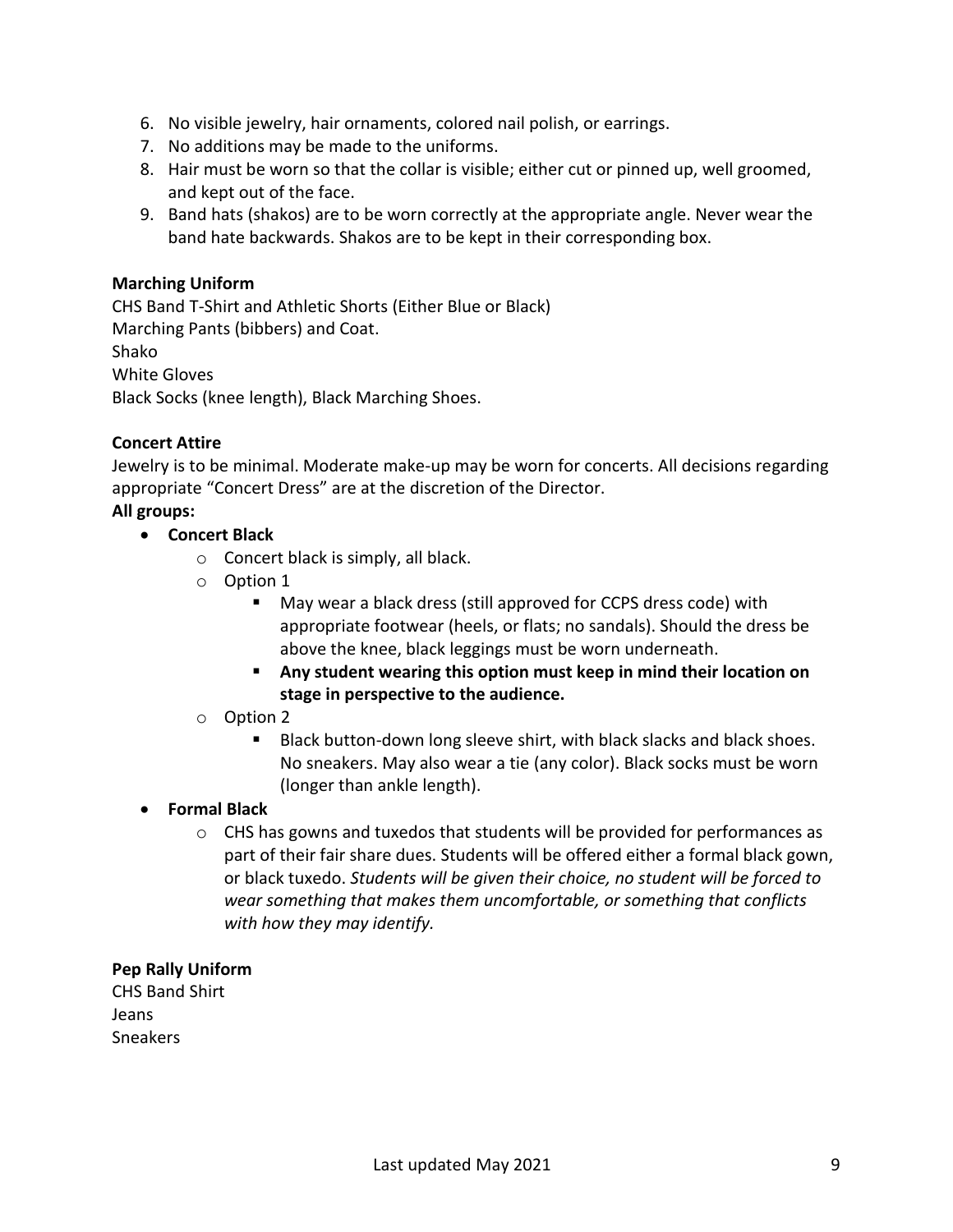## FOOTBALL GAMES

The following regulations apply to all Marching Band members:

- 1. All CCPS and CHS rules apply at all times.
- 2. Students are to travel to and from away games on buses provided by the band.
- 3. CHS rules apply to all persons riding a school bus.
- 4. Follow all instructions given by a chaperone.
- 5. Wear the uniform correctly or not at all.
- 6. March to your seats after pre-game and halftime. Remain standing as you line up behind the person in front of you. Be seated on command from your director or drum major.
- 7. Once at the stadium, all students will sit in their assigned seats and stay there.
- 8. NO P.D.A. Public Displays of Affection, ever.
- 9. Cheering should be done with the cheerleaders or as a group. Under no circumstances should any profanity be heard coming from the band section in the stands. If profanity is used, you may be asked to leave the game and may possibly be dismissed from the band program.
- 10. We are giving a public performance at every game! We have a job to do: provide entertainment and music for the football crowd. You must watch the director and drum majors at all times when they are standing in front of the band. Listen for instructions and have music ready quickly. **Be ready to play at a moment's notice.**
- 11. Students will have an opportunity to eat and drink during the  $3<sup>rd</sup>$  quarter. Students may not bring food back with them into the stands, and may never eat or drink while wearing their coats. As always chewing gum is never allowed.
- 12. Students will be in their seats after their  $3<sup>rd</sup>$  quarter break with 1:00 left on the scoreboard in the 3<sup>rd</sup> quarter, unless given other instructions by the director. Tardiness will not be tolerated. Any student who breaks this rule will lose their 3<sup>rd</sup> quarter break for the next game.
- 13. **NO ONE** but uniformed CHS Band personnel and band chaperones are allowed in the band section. Visitors are allowed in the band section only **with the director's approval.**
- 14. Be courteous to visiting bands, officers, directors, fans, and anyone else with whom you come into contact with. Remember, you are representing CHS by wearing the uniforms. Do not let anyone think lesser of us because of your attitude or actions.
- 15. At halftime, kneel down and watch the other band perform quietly.
- 16. Students must be accompanied by a chaperone when leaving the band section.
- 17. When the band plays in the stands, everyone plays!
- 18. No improvisation of parts.
- 19. No one is dismissed early.
- 20. No use of tobacco, alcohol, or drugs when you are in any way associated with the band or school.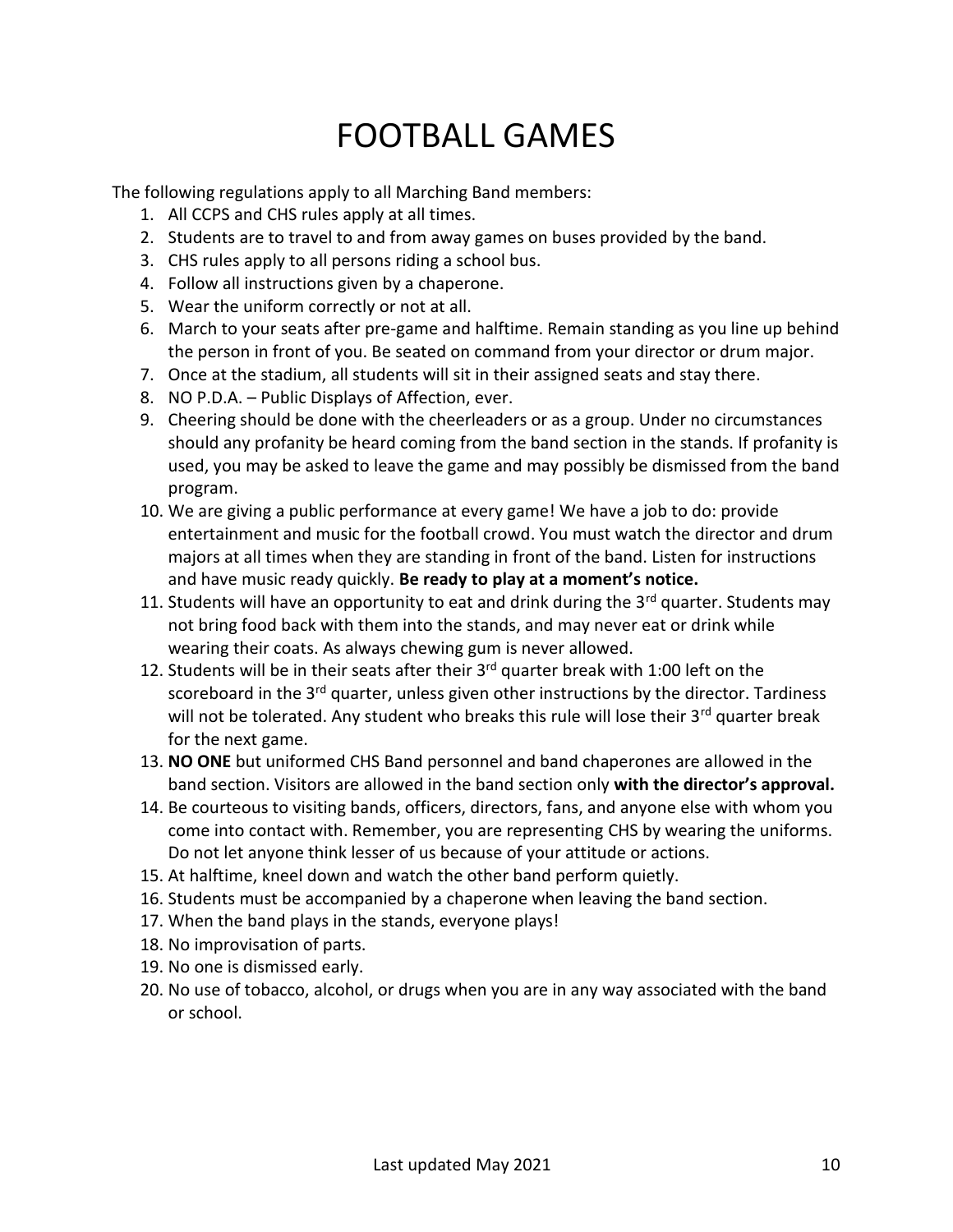## TRAVEL AND TRIPS

The music department travels a great deal! Some regulations are necessary for this type of activity.

- 1. Mode of transportation will be provided or approved by the school and school district. Students traveling with the band must travel with the group in the vehicle provided. Students will ride both ways on a trip on their assigned bus. These assignments are made ahead of time to avoid confusion.
- 2. While out of town, students will not ride in any private automobile without permission from the director.
- 3. Each student is responsible for seeing that his/her instrument and belongings are loaded at the departure point, after the performance, and unloaded upon the return. This includes cleaning up trash after any trip!
- 4. A chaperone will be placed on each bus. They are in COMPLETE charge. Respect is imperative. They will take attendance and communicate important information to you regarding the appearance ahead. **Absolute quiet must be maintained during roll call.**
- 5. While traveling on buses, you will obey the instructions of the bus driver. Putting hands, arms, heads, etc., out of a window is prohibited. DO NOT ever throw anything out of a window for any reason.
- 6. While traveling on buses, students may talk in an orderly manner. If your voice is loud enough to be heard above other conversations, you are TOO LOUD. When crossing a railroad track, or entering a stadium/parking lot *absolute quiet must be maintained.*
- 7. Refrain from standing or moving around in the bus while it is in motion.
- 8. No music may be played on the bus without headphones.
- 9. If we ever eat a restaurant or food court, etc. courtesy must be maintained. Speak quietly, and clean up your area when finished.
- 10. On overnight trips, all students are to be in their rooms at or before the designated curfew. They are not to leave their room after curfew **for any reason.** Students are also not to leave the hotel without permission from the director.
- 11. While staying in a hotel/motel, students should be considerate of other occupants, especially at night. Students' conduct should bring credit to themselves and our organization. Rooms should be left neat and tidy and no damage should be done to the property. The phone in the rooms should never be used, use your cell phone or tell a chaperone or the director if you need to borrow one of ours.
- 12. NO P.D.A. Public Displays of Affection. Coed room visitation is absolutely prohibited.
- 13. The *use or possession* of any alcoholic beverage, tobacco product, or drugs that alter behavior is forbidden at all times. Violations will result in immediate dismissal from the performing organization.
- 14. Students are asked to be careful and safe. If an accident, injury, or illness occurs, the chaperone in charge should be notified at once. The chaperone will then notify the director.
- 15. It should be noted that proper behavior is expected when on a school-sponsored trip. The Charlotte County Public Schools student rules will be observed at all times.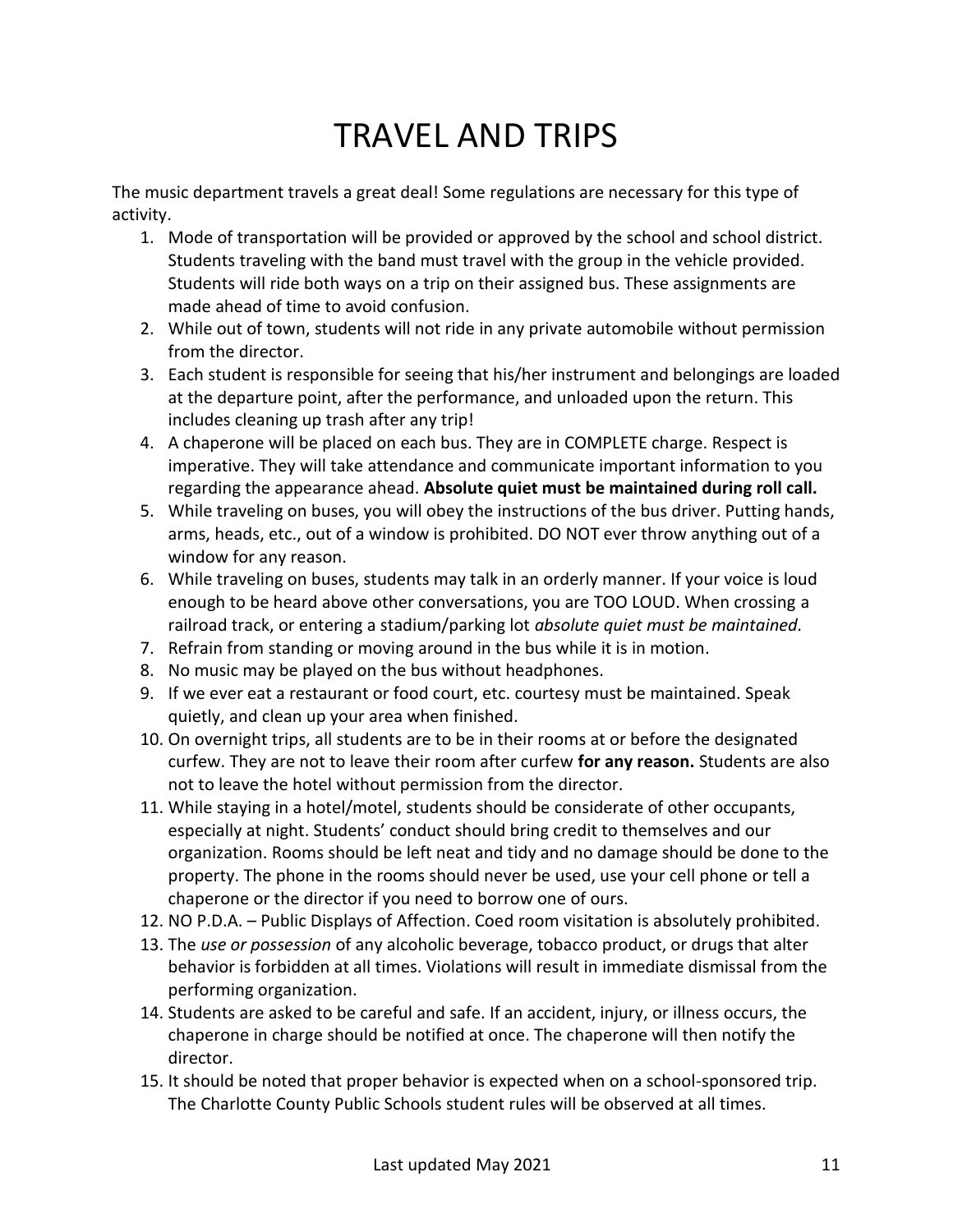Undignified conduct or reckless behavior may result in disciplinary action, suspension from school, and/or dismissal from the music department.

## GRADING POLICY

Students will receive grades based on the following percentages:

- **50% Daily class participation and rehearsals**
	- $\circ$  Students must come to all classes and rehearsals prepared and fully participate in activities to receive full credit.
- **20% Written assignments**
- **30% Performances and playing tests**
	- $\circ$  Each grading period students may be required to perform playing tests in class (Scales, passages from music, daily rhythms, etc.). This is to make sure students are practicing at home.
	- o Any unexcused absence from a performance will result in a zero in the gradebook and will lower their grade by two letter grades. Please see the excused absence form on page 7 should your child need to be excused.

## MARCHING BAND GUIDELINES

#### **Rehearsal Times**

Marching Band will begin promptly on time. Rehearsals will be held every Tuesday and Thursday from 5:00pm-8:00pm. Students will be dismissed *promptly* at 8:00pm every rehearsal. I value your time, and I expect you to value my time. Therefore, students will be promptly picked up at 8pm after rehearsal. Mr. Bunnens has a personal life, and it is affected when he is forced to stay an extra 2-3 hours waiting for a parent to pick up a student. If a student is left more than an hour after any event, the police will be called.

#### **Attendance**

Attendance is mandatory for all members. While Marching Band is not mandatory for all band members, those of you who choose to participate must be at every rehearsal and event. Constant tardiness or absences will result in your dismissal from the marching band. The band is much like a sports team, if you are constantly missing, you will always be behind. It is not fair to the rest of the band to have to make accommodations for your constant tardiness or absence. BE THERE. If you miss one or more rehearsals in the same week, you will be benched from our performance at the game, and will not be allowed to sit with your section.

#### **Disciplinary Issues**

The regulations listed in previous sections are important to establish the Charlotte High School Music Department as a quality program. Any and all infractions of any of the rules listed in this handbook will be viewed as open defiance to the program and will be dealt with swiftly. Mr. Bunnens may dispense with disciplinary action when he deems necessary.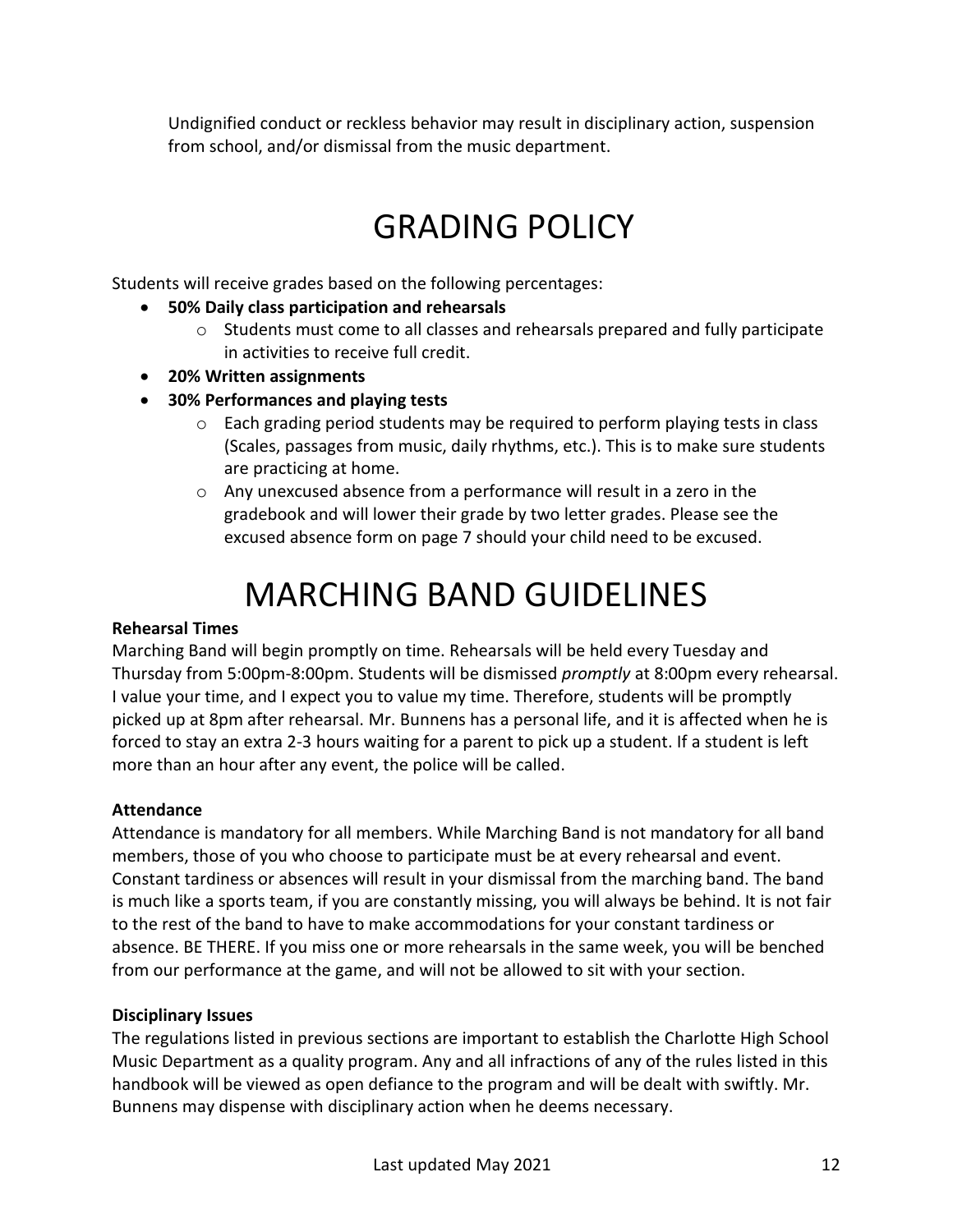### STUDENT LEADERSHIP

All student leadership staff members are to be treated with respect as they are an extension of the authority of the band director. **All Leadership Positions are by audition only, and are decided by the director.**

- Drum Major(s): The Drum Major(s) are directly responsible to the band director. It is their responsibility to see that all other officers are doing their job. It is also their job to provide leadership, to install moral, and to encourage all band members to excel. This is the highest office in the Band Leadership Staff. The Drum Major(s) also conduct the band during games and half-time performances.
- Band Captain: The band captain works with the Drum Major(s) to ensure everything runs smoothly. They are second in command, and responsibilities range from helping beginners learn marching fundamentals, to assisting with lining the field and transporting equipment safely and effectively. They are also responsible for instilling pride in their fellow band mates, and helping to make sure everyone excels.
- Section Leaders: The section leader's number one responsibility is to be sure they get the most out of their section. Section leaders will be responsible for making sure each person in the section knows their music and is performing with correct technique and sound.

### FINANCIAL OBLIGATIONS

The Charlotte High School Music Department is a growing program that needs approximately \$50,000 every school year to provide students and parents with positive, life-changing experiences – which comes to an average of \$250 per student.

**Band Assessments:** These assessments apply to every student enrolled in any band class or eurythmics. See below:

- Fair share assessment: \$250
	- $\circ$  In order for the entire band program to run properly, ALL students regardless of activity level, must pay their fair share assessment of \$250. This provides students who participate in MB with their band shirts, and other accessories, uniforms for marching AND concert bands, travel, and more.

#### **How to pay your assessments**

Payments may be made by cash or by check payable to Charlotte High School Band. If sending payments to school, please place the payment in an envelope with your student's name on it, and specify what type of payment is being submitted.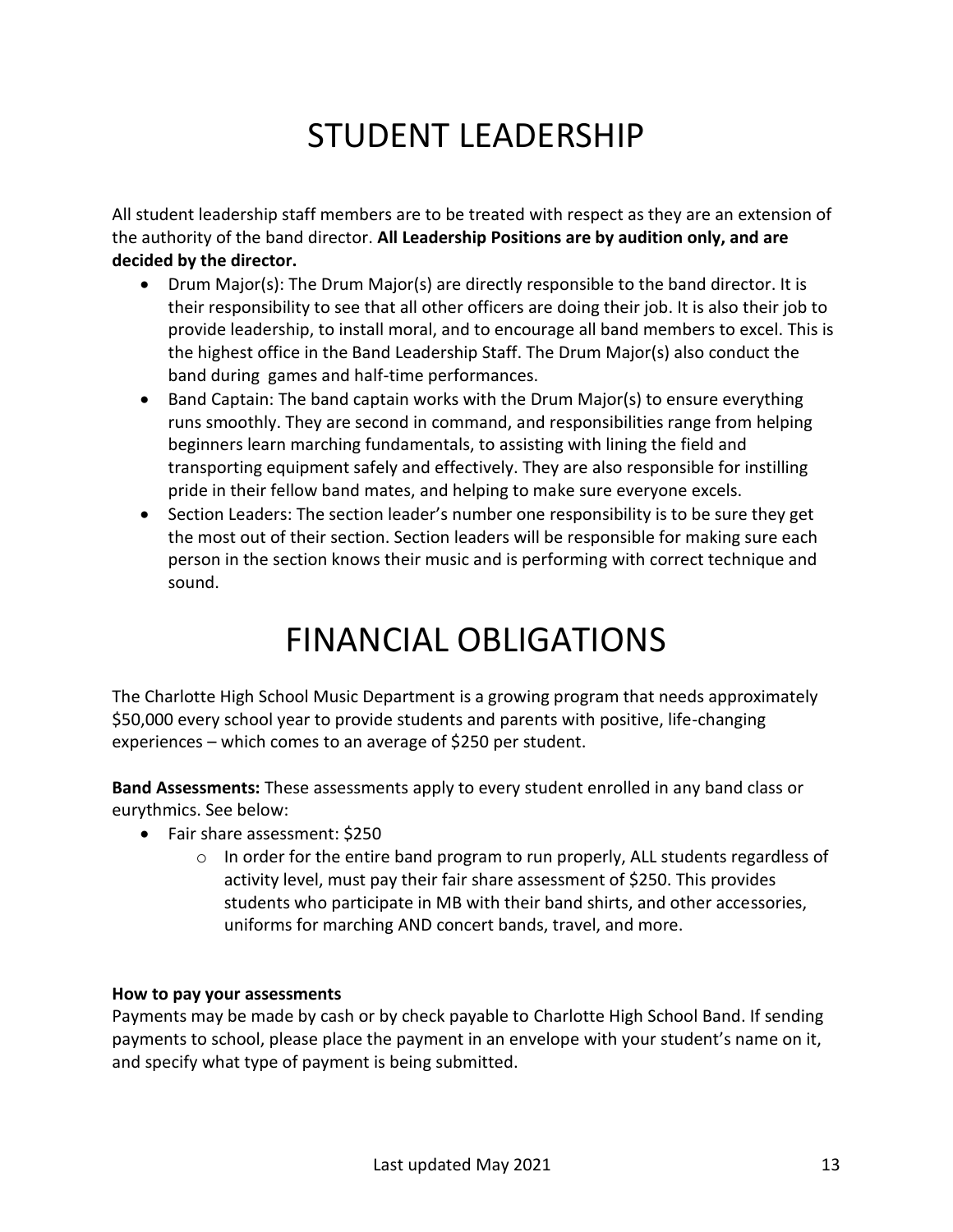#### **Fundraising**

Throughout the year, Charlotte High School Music Department will participate in several fundraisers. While several of these are designed to benefit the entire program as a whole, there are many fundraisers designed to help students earn money to help pay for individual assessments, trips, and other expenses associated with participating in the music department. If your student works hard, it is possible to earn enough to cover your assessments through participating in these fundraisers.

These assessments are a requirement for every student and failure to pay will result in a school obligation. I am pleased that our assessments are marked **well below** the mark for most high schools in this immediate area. Please contact me (tommy.bunnens@yourcharlotteschools.net) with any questions or concerns you may have or if there is a hardship for a student who might need additional time/assistance in paying. Requests will be handled on a case-by-case basis.

### INSTRUMENTS

Charlotte High School has a sizeable instrument inventory for students who may not have their own instrument. An additional \$50 fee (Maintenance and repair) will be assessed to any student who uses a *school issued instrument.* In order to ensure the longevity of these instruments, the following rules and guidelines must be followed:

- 1. Students are responsible for bringing their instrument and equipment cleaned, polished, and in perfect working order – to every event.
- 2. A student's instrument should only be played by that student.
- 3. All students should have in their case the necessary equipment to keep their instrument in good working condition. In addition, in case of rain during marching season, woodwinds should have a plastic bag handy for their instrument.
- 4. All wind players should be conscious of eating before playing. Any food particles that get into your instrument can cause problems.
- 5. Students are responsible for the cost of repairs on their instruments.

#### **Brass**

These are specific to brass players only:

- 1. Most of the time the mouthpiece that you learned on as a beginner was made to help you achieve a sound easily. By the time you reach the high school level you should upgrade your mouthpiece to the following:
	- a. Trumpet: Bach (or Blessing) 3C
	- b. French Horn: Schilke 30
	- c. Trombone/Euphonium: Bach (or Blessing) 6 ½ AL
	- d. Tuba: Conn Helleberg or Perantucci
- 2. Brass players are required to have valve/slide oil, tuning slide grease, cleaning snake, and mouthpiece brush.
- 3. All brass players should own a straight mute, trumpet and trombone players should also own a cup mute.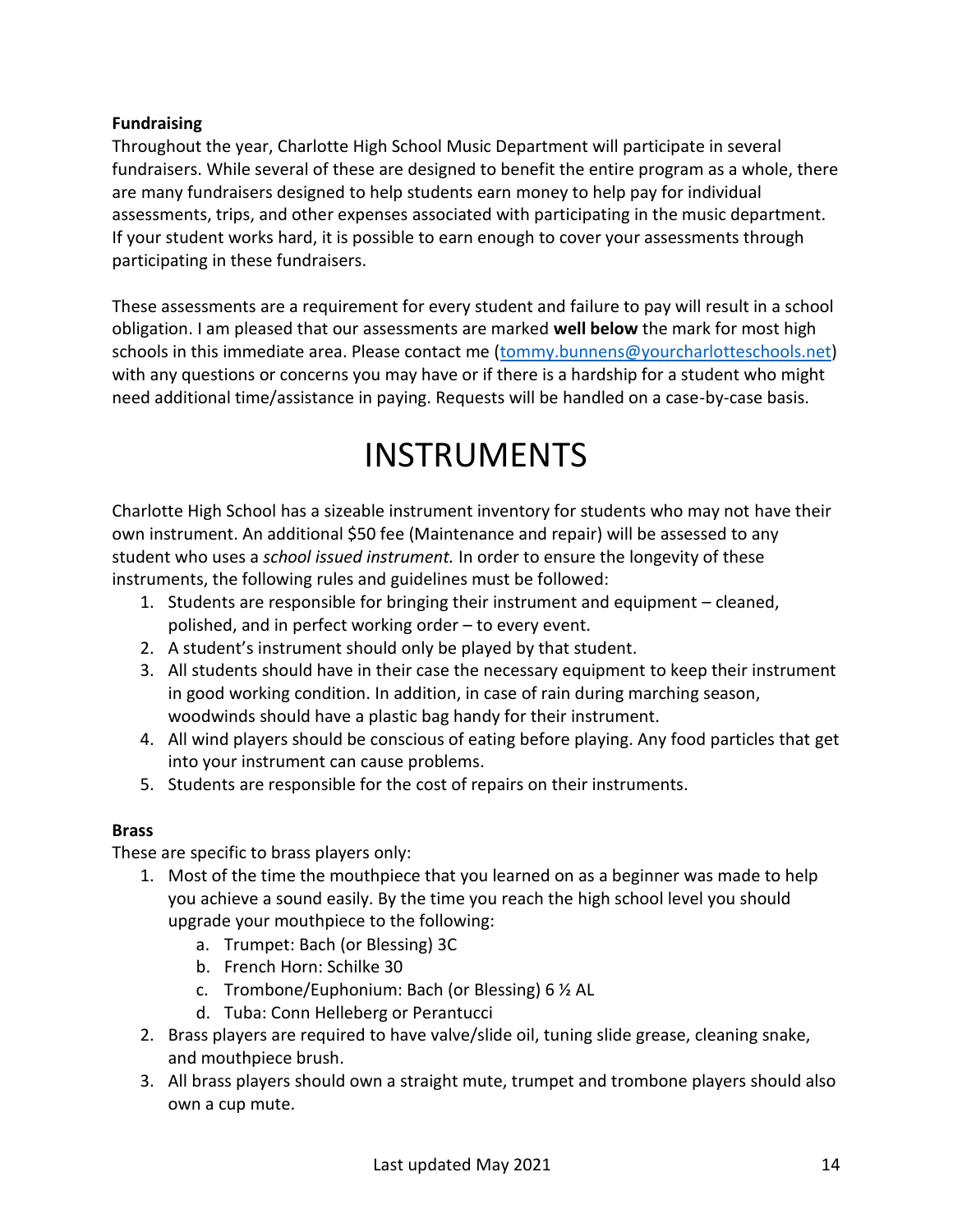- 4. Brass valves and slides should be well oiled and in excellent working condition.
- 5. Brass water keys must be in good condition and perfectly sealed.
- 6. Brass lead pipes should be cleaned weekly.

#### **Woodwinds**

These are specific to woodwind players only:

- 1. Most of the time the mouthpiece that you learned on as a beginner was made to help you achieve a sound easily. By the time you reach the high school level you should upgrade your mouthpiece to the following:
	- a. Clarinet: Vandoren 5RV Lyre Profile, or a Vandoren B45 mouthpiece with a Bay Ligature (or similar style, see Mr. Bunnens for more info).
	- b. Saxophone: Selmer S80 C\*, or Selmer Concept mouthpiece with a Bay ligature (or similar style, see Mr. Bunnens for more info).
- 2. Woodwind players are required to have at least three working reeds at any given time. Vandoren, at a strength of 3 or higher. Reeds may be supplied by the student pr purchased from Mr. Bunnens.
- 3. Woodwinds must also purchase their own swab; use it daily.
- 4. Woodwind pads need to be checked regularly, must seal properly.
- 5. Clarinets need to clean the tone holes with a Q-tip monthly.

#### **Percussion**

These are specific to percussionists only:

- 1. Percussionists need to expect that they will work on every aspect of percussion playing; mallets, timpani, snare, and accessories.
- 2. Percussionists will arrive early to rehearsal and set up their equipment. They will also put away all equipment before they leave class.
- 3. Percussionists will be responsible for the cost and replacement of any items the may break; including drum heads.
- 4. Percussionists are required to own their own mallets and sticks. A list will be provided later.

# **ELIGIBILITY**

Students participating in the music program must be enrolled as a student of Charlotte High School. It is also expected that you will maintain acceptable grades in your classes, and at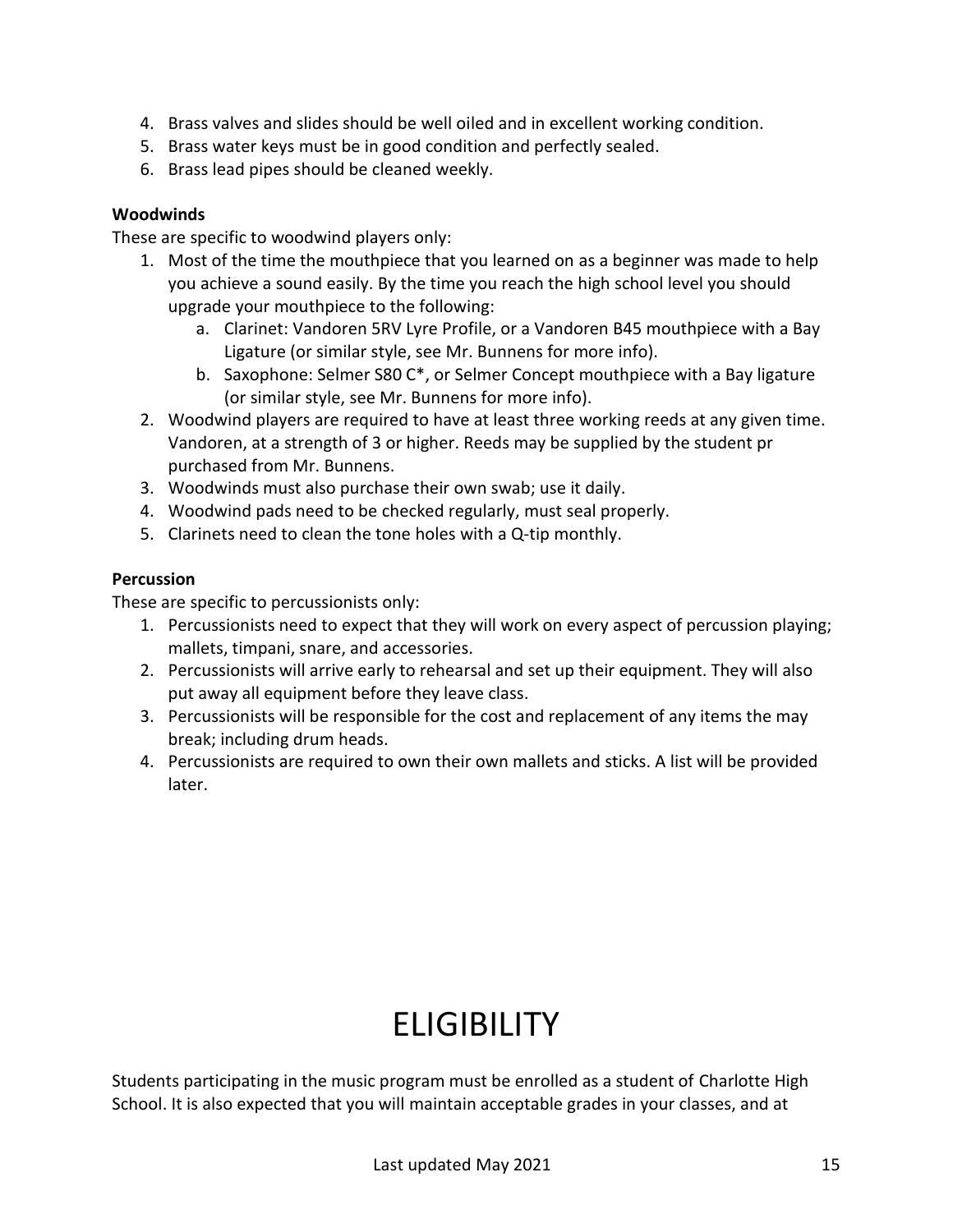minimum a 2.0 cumulative grade point average (GPA). If you feel that you are falling behind in your classes, please seek assistance from Mr. Bunnens. He will gladly arrange a tutoring session with another student who has been academically successful. The music department is like a huge family: we are here to help each other succeed in all aspects.

### COMMUNICATION

Communication is vital to the success of the music program. **A weekly e-mail** will be sent as a way to inform students and parents about the events of the week as well as other pertinent information. Students should also be checking the white board and bulletin board daily. Students are not allowed to write on the board or bulletin board without Mr. Bunnens' permission: all of the information on either board is good information to know and be aware of.

#### **Remind**

Sign up for the music department's Remind texting service. This is a free service which allows Mr. Bunnens to send text messages updates to students and parents.

#### **BAND! App**

This year Charlotte High School will be using the BAND! App. This app is free to download and use. It is a great tool for communicating, and planning. Students and parents will be given instructions on how to join during meetings and class time.

### AWARDS

#### **Varsity Letters and Bars**

A band student may earn a letter/bar in band by meeting the following criteria:

- 1. Membership in **MARCHING BAND** for **TWO** entire academic years.
- 2. No unexcused absences from performances.
- 3. Earned a grade "B" or above each grading period.
- 4. No severe discipline problems or punishments.

### PARENTAL INVOLVEMENT

Parents of band students act as chaperones at music functions throughout the year. This provides parents an excellent opportunity to be directly involved in their son/daughter's experience in the music program. Chaperones have certain responsibilities as away-from-homeparents. Their involvement demonstrates a caring and willingness to actively support their child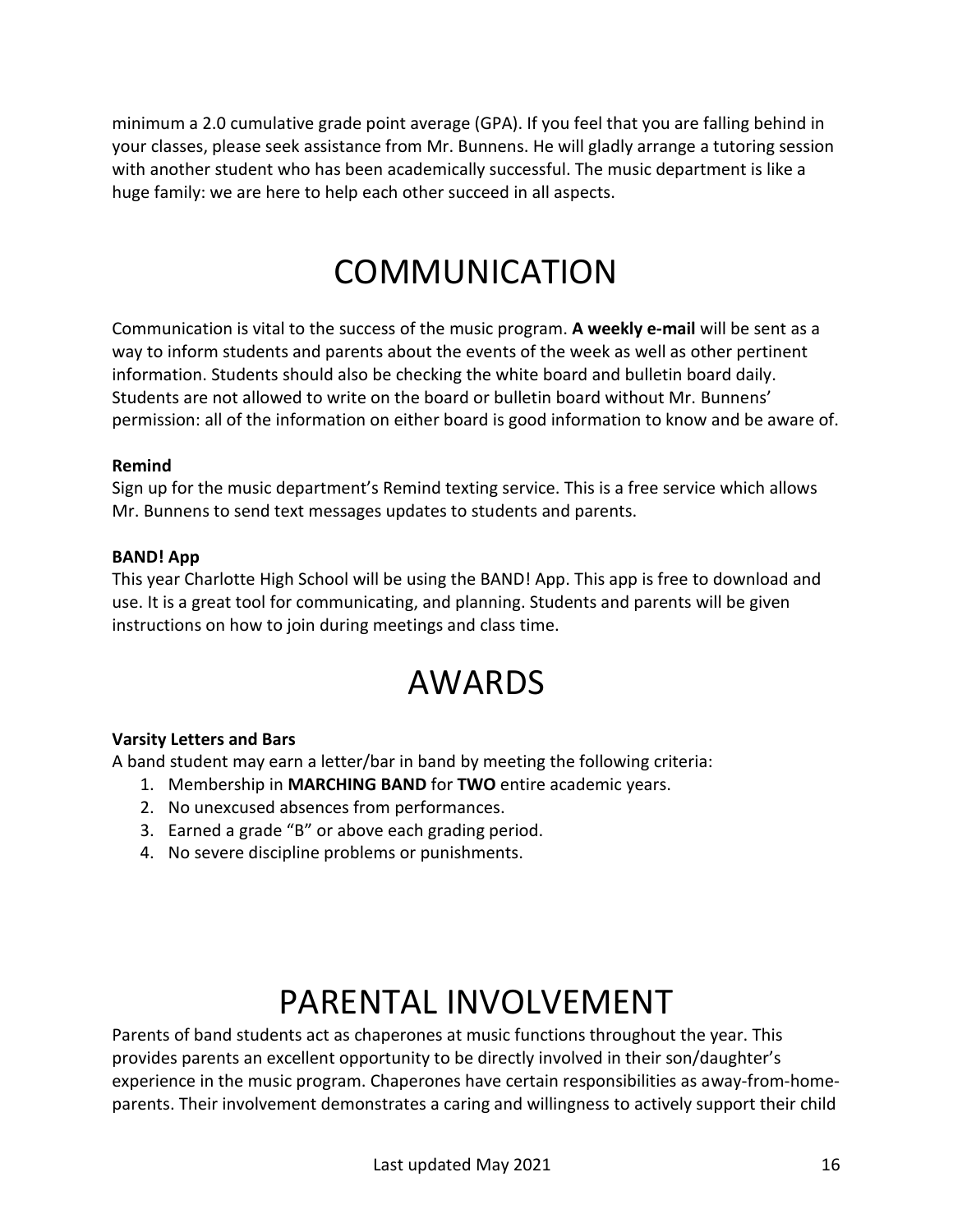in his/her musical endeavors. They should receive the utmost respect and courtesy at all times. According to CHS policies, you must visit the front office to fill out a form in order to be a volunteer. If you wish to be a volunteer, please complete this ASAP and contact Mr. Bunnens for volunteering opportunities.

I encourage all parents to consider what part they can play in helping to bring about the great performances and activities of the Charlotte High School Band Department. Like our students, we have amazingly talented parents who have unique skills and talents that will help our program continue to grow and improve. We could use your help and look forward to working with you!

### BAND CALENDAR

**Date Event Time Location**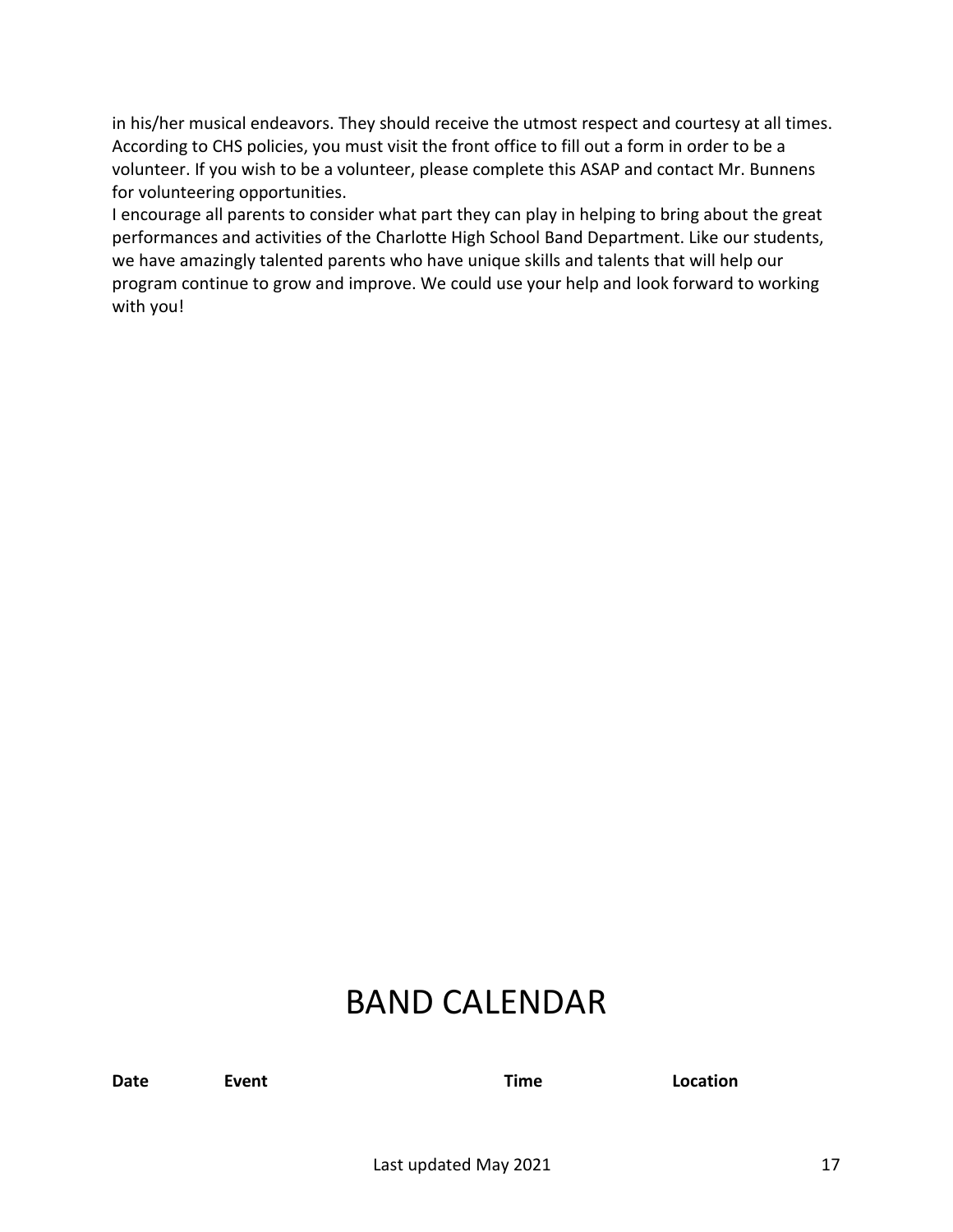|                     | 7/19 - 7/23 Percussion and Color Guard Camp                                     | 9am-12pm         | <b>Band Room</b>           |
|---------------------|---------------------------------------------------------------------------------|------------------|----------------------------|
| 7/23                | <b>Leadership and Freshmen</b>                                                  | 9am-12pm         | <b>Band Room</b>           |
| $7/26 - 7/30$       | <b>Full Band Camp</b>                                                           | 8am-5pm          | <b>Band Room</b>           |
| 7/31                | <b>Band Camp and Parent Day</b>                                                 | 8am-1pm          | <b>Band Room</b>           |
| 8/27                | <b>Home Game vs. ICHS</b>                                                       | 5:30pm           | <b>Band Room</b>           |
| 9/3                 | <b>Home Game vs. PCHS</b>                                                       | 5:30pm           | <b>Band Room</b>           |
| 9/24                | <b>Away Game vs. CLHS</b>                                                       | 4:00pm           | <b>Band Room</b>           |
| 9/25                | <b>All-State Auditions</b>                                                      | <b>TBD</b>       | <b>TBD</b>                 |
| 10/1                | <b>Away Game vs. NFMHS</b>                                                      | 5:30pm           | <b>Band Room</b>           |
| 10/14               | <b>CHS Fall Concert</b>                                                         | 5:00pm           | <b>Band Room</b>           |
| 10/16               | Marine Corps Band                                                               | <b>TBD</b>       | <b>CPAC</b>                |
| 10/22               | <b>Home Game vs. FMHS</b><br>*MS Band Night*                                    | 5:30pm           | <b>Band Room</b>           |
| 10/23               | <b>TBD Competition</b>                                                          | <b>TBD</b>       | <b>TBD</b>                 |
| 10/29               | <b>Home Game vs. IBHS</b><br>*Homecoming*                                       | 4:30pm           | <b>Band Room</b>           |
| 10/30               | *Marching Band MPA*                                                             | <b>TBD</b>       | <b>Band Room</b>           |
| 11/5                | <b>Home Game vs. Riverview</b><br>*Senior Night*                                | 4:30pm           | <b>Band Room</b>           |
| 11/6                | <b>Veteran's Parade</b>                                                         | <b>TBD</b>       | <b>TBD</b>                 |
| 11/18<br>$12/8 - 9$ | <b>Jazz Band and Percussion Concert</b><br>2 <sup>nd</sup> Annual PRISM Concert | 6:30pm<br>6:30pm | <b>CPAC</b><br><b>CPAC</b> |
| $1/19-20$           | <b>CCPS All County Honor Band</b>                                               | <b>TBD</b>       | <b>CPAC</b>                |
| $2/11-12$           | <b>District Solo and Ensemble</b>                                               | <b>TBD</b>       | <b>TBD</b>                 |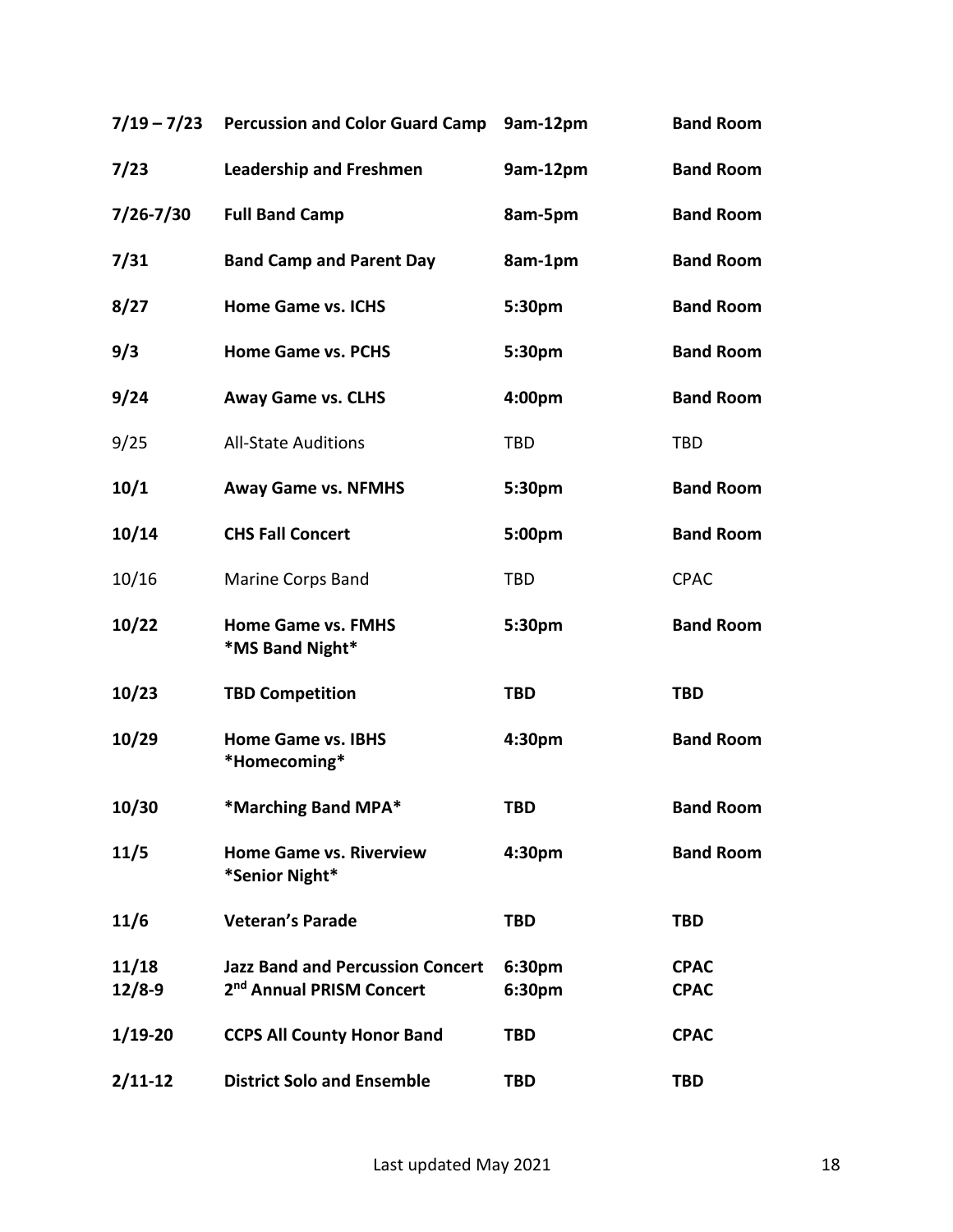| $2/15 - 17$ | <b>Jazz Band MPA</b>                | TBD    | TBD         |
|-------------|-------------------------------------|--------|-------------|
| 3/1         | <b>Pre-MPA Concert</b>              | 6:30pm | <b>CPAC</b> |
| $3/3 - 5$   | <b>Concert Band MPA</b>             | TBD    | TBD         |
| 4/12        | <b>Jazz and Percussion Ensemble</b> | 6:30pm | <b>CPAC</b> |
| 5/4         | <b>Spring Concert</b>               | 6:30pm | <b>CPAC</b> |

Some items missing from the calendar at this moment are:

• Various parades and school/community events

These dates will be available to students as soon as the director gets the information.

Please note:

- Items in **bold font** are considered mandatory for all students actively involved in that ensemble.
- All dates and time are subject to change. Should plans change students will be given AMPLE time to coordinate.
- All times posted are estimates only.